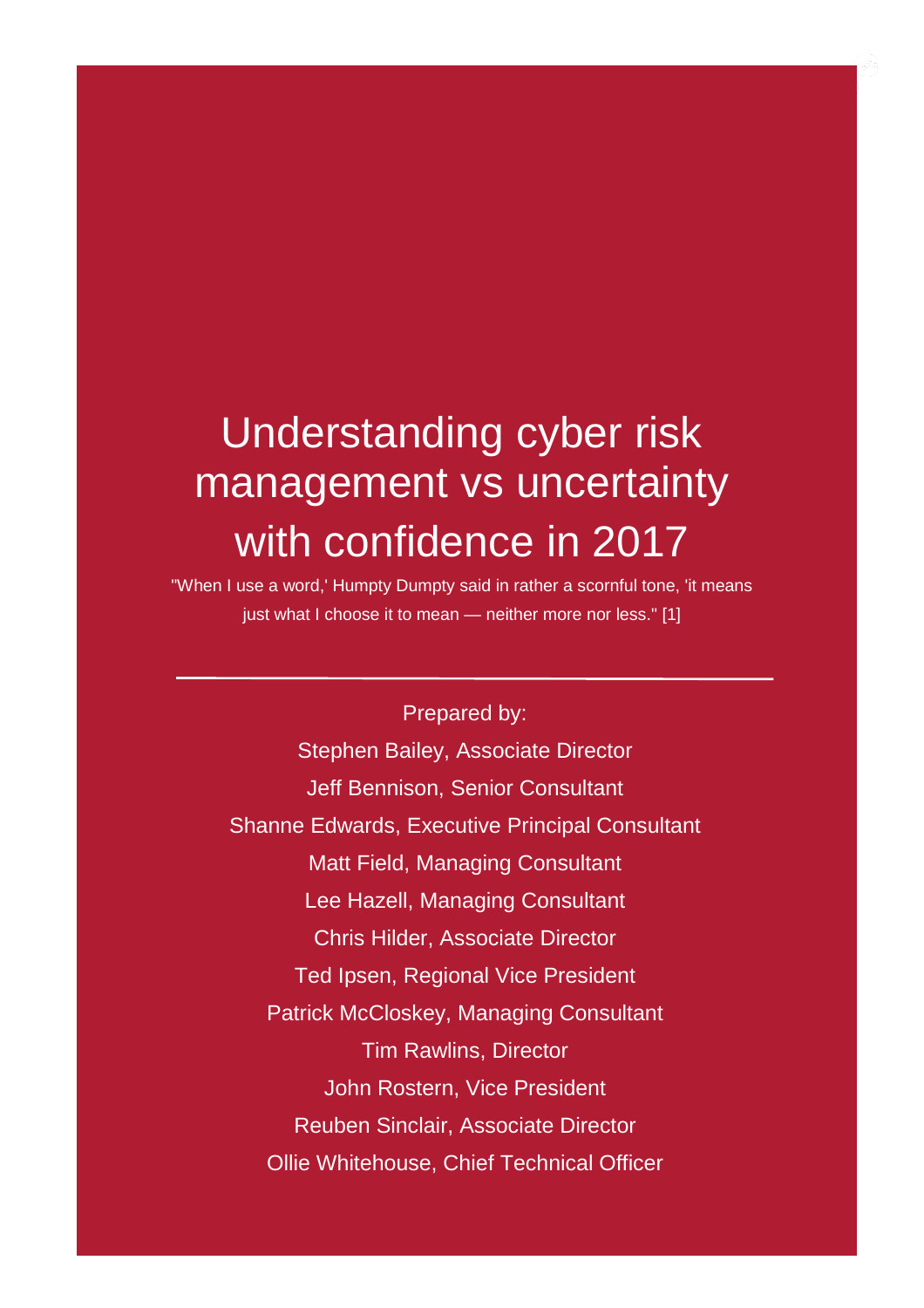#### **Table of contents**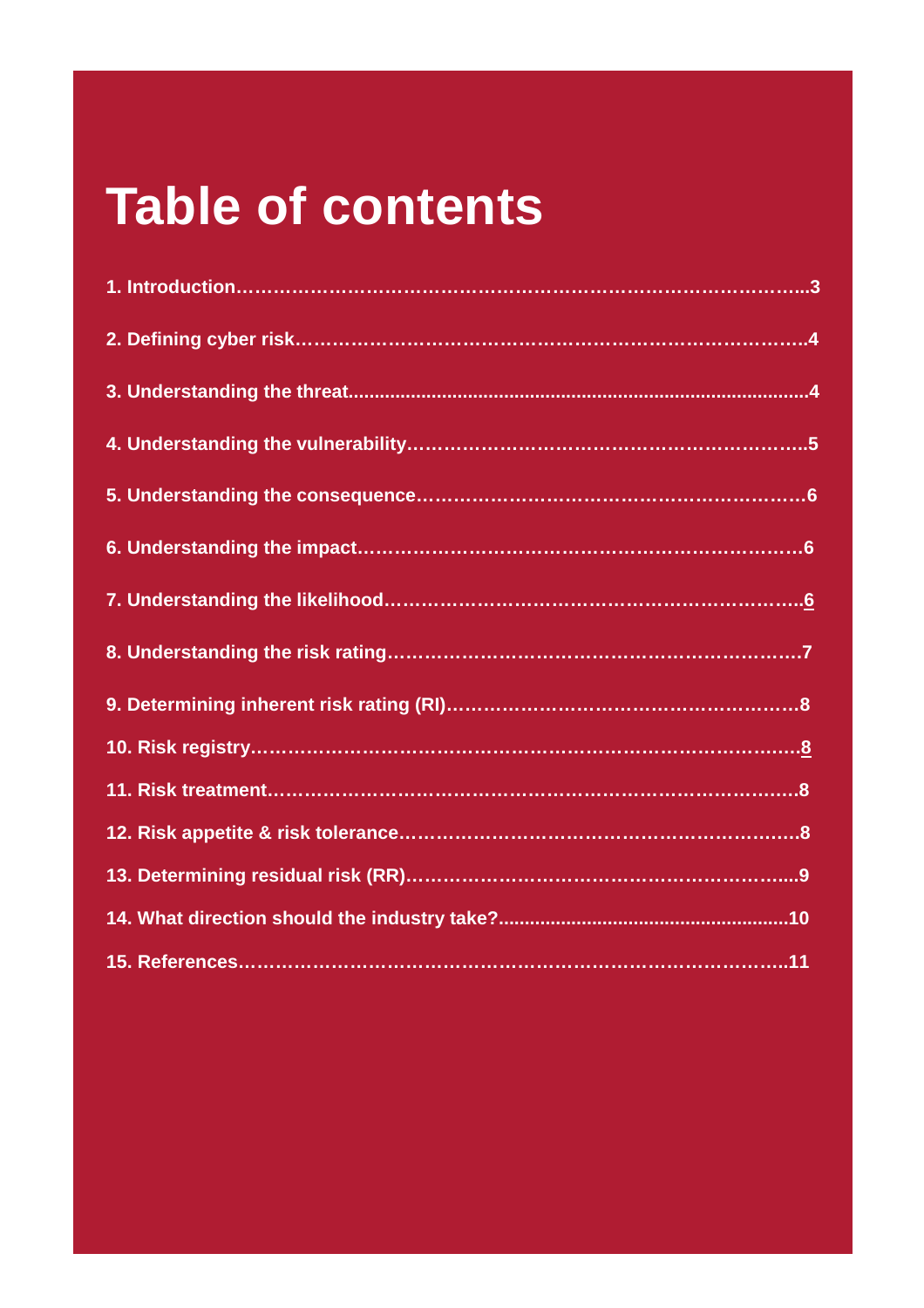#### <span id="page-2-0"></span>**1. Introduction**

Every organisation faces uncertainty and this is often a key challenge in achieving its objectives. Naturally, much of this uncertainty comes from the lack of ability to accurately predict every future event. In attempting to plan for the future, organisations try to identify these potential future events, gather data to analyse them, make and communicate decisions based on this analysis and monitor them. Generally, we can define a potential future event that could affect an organisation's objectives as a 'risk' and the process of forecasting and responding to these potential future events as 'risk management'.

Many existing risk management methodologies attempt to improve the process of understanding and responding to potential future events. None are perfect (in fact multiple flaws can be found in all of them) but many provide a framework for organisations to more effectively and efficiently deploy resources in the pursuit of their objectives by considering risk. The first decision for an organisation will be how much risk management to do to strike the right balance between the amounts of effort spent on risk management activity versus the benefits brought about by the insight it provides. For example, endless analysis into understanding the interconnected likelihood of every risk might be beneficial but it will be costly. Equally, risk management activity for the sole purpose of demonstrating said activity to auditors might leave an organisation making ill-informed resourcing decisions.

Despite various industry and international standards, there is no universally accepted risk management method or universal acceptance of risk nomenclature. Some standards have clearly defined taxonomies and frameworks, while others are intentionally very loose. As such, a key part of effectively discussing risk management lies in first stipulating these definitions, ensuring effective communication and consistency. In our experience, organisations can do much more in this respect to bring greater structure and clarity to internal risk-management discussion.

<span id="page-2-1"></span>For the sake of this discussion, throughout the remainder of this paper we shall use a set of definitions that have been used in many organisations to effectively manage risk. These may be different to your organisation but the concepts and insights will still apply.

**There is no universally accepted risk management method or universal acceptance of risk nomenclature.**

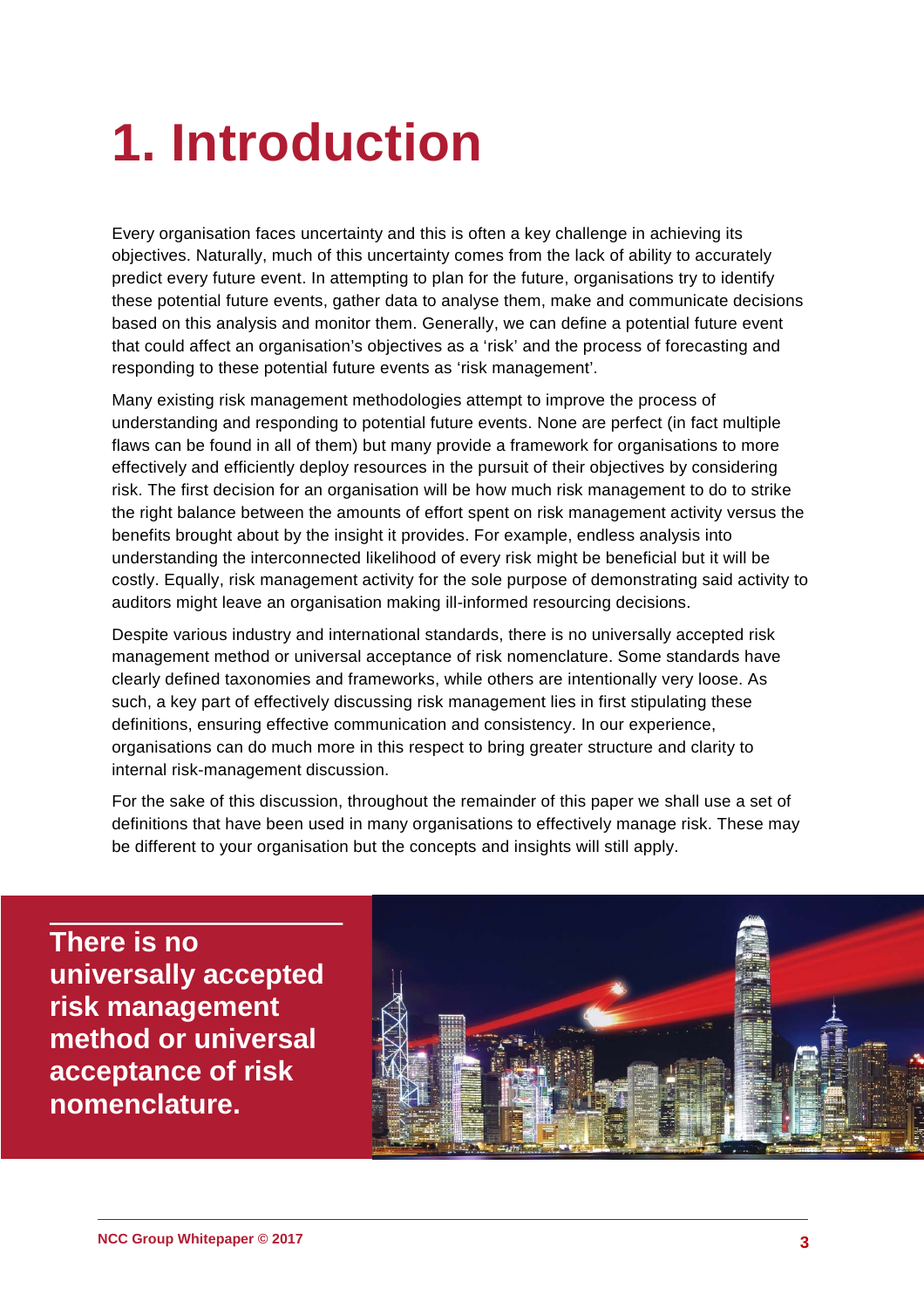### **2. Defining cyber risk**

Enterprise Risk Management (ERM) functions typically define risk 'types' within an organisation in accordance with the areas of the organisation that are best equipped to understand and manage them. They might define numerous risk types such as 'financial', 'strategic', 'legal and regulatory' and 'people'. One such type that is becoming increasingly important is 'cyber risk' and the complexity of this often warrants its own risk management approach. This short whitepaper explores the concepts around the topic and suggests how organisations can evolve their thinking about cyber risk while also outlining some challenges.

When defining a cyber risk it's critical to include the full scenario of the potential event in question, otherwise the risk will be ill-defined and cause communication, analysis, aggregation and comparison issues. As such, all risk descriptions should include at least a 'threat' exploiting a 'vulnerability' to cause a 'consequence'. Each risk will then have an associated 'likelihood rating' and 'impact rating'.

#### **3. Understanding the threat**

The threat is the cause of the event and in this sense it is often best to consider the threat actor as the ultimate cause of any event. They may be internal (dishonest/disgruntled/unintentional) or external (ex-employee/supplier/hacker/nature itself).

In discussing the threat we are primarily considering our threat actors' capabilities and motivations. Are they a 'lone wolf' operator looking for glory? Is the intention to cause maximum commercial damage? Are the actors capable of attempting political change? Their capability may be both technical and operational and, therefore, considering their motivation will provide valuable insight into both the scenario in question and relationship with other risks.

An interesting factor to consider is that an external threat actor or adversary's capability typically develops over time, either organically or through theft or acquisition. This was seen in the development of the former NSA exploit Eternal Blue which was weaponised and released by other threat actors, as the WannaCry ransomware and NotPetya data destroyer in 2017. The four main threat actor types are generally seen as cyber-criminal activity, lone or group 'hactivism', state sponsored actors and, finally, insider threats. However, a threat actor's motivation can change in an instant due to a variety of factors, many of which are outside of an organisations control.

The whole concept of threat assessment is, unfortunately, an art not a science. That is you can give two people the same information and they will make different assessments, based on a number of factors including their experience and biases. The world of cyber risk and the threat assessments it relies on are no different. In the end the assessment of the threat against an organisation relies on knowledge, experience and a good guess.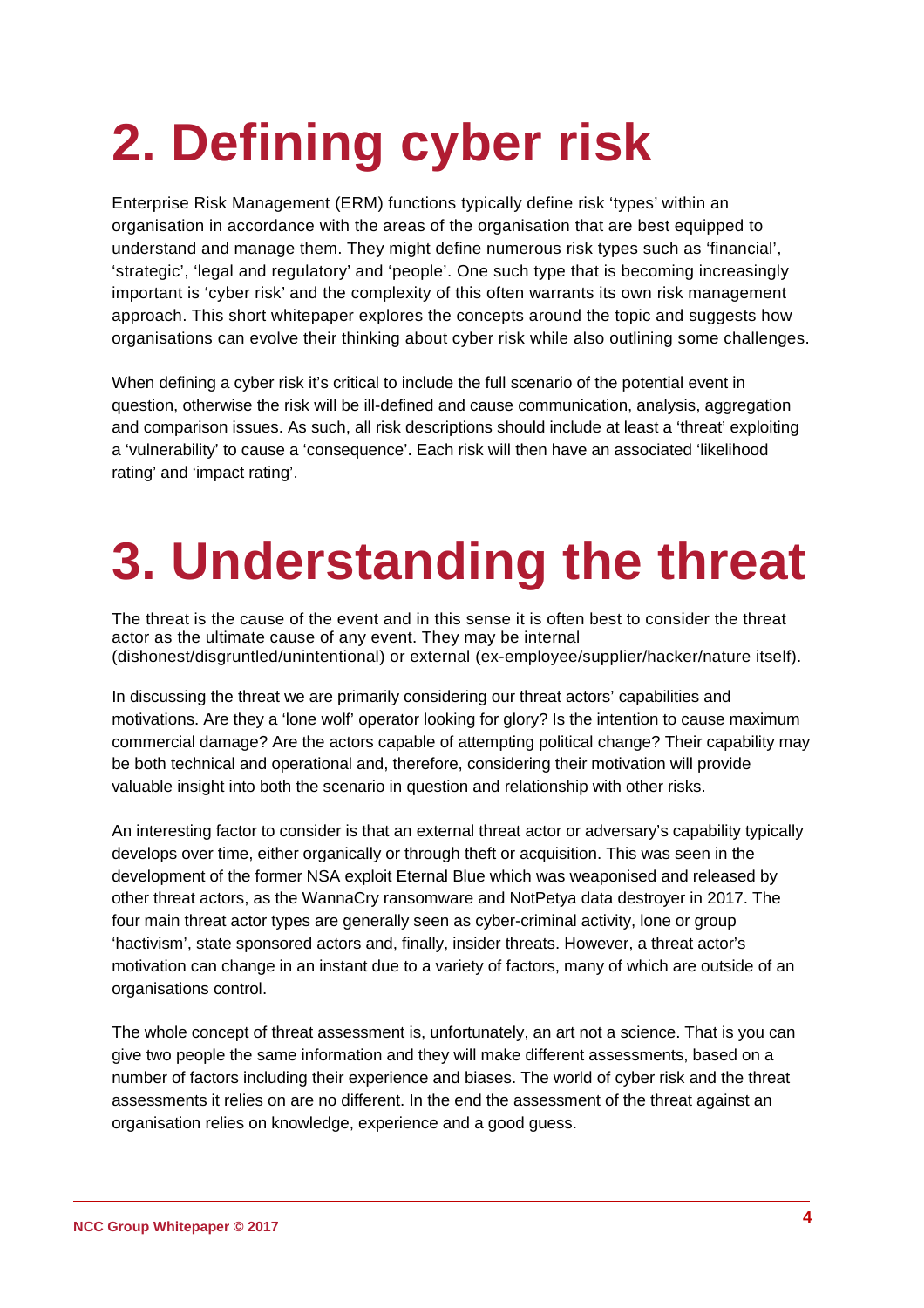# **4. Understanding the vulnerability**

The vulnerability is a weakness that can be exploited by the threat. Looking at the vulnerability one generally considers an organisation's technical vulnerability. However, this view is both incomplete (given the unknown latent issues) and too shallow (given complex supply chains). The true cyber vulnerability of an organisation needs to consider people, processes and technology while also being able to factor in a percentage of 'unknown unknowns' until there is a more complete understanding of the environment.

To add to this is the density of vulnerabilities. If few are known in the organisation, this might make managing them viable, or if there a very large number then vulnerability management may become ineffective. This can be mitigated, however, by understanding how the primary threats against the known vulnerabilities can be controlled, in particular by grouping threats and vulnerabilities into manageable units.

Not all vulnerabilities will be introduced into an organisation by direct actions of that organisation itself, for example due to the adoption of a new technology stack. Through mergers and acquisitions, or as an indirect consequence of a new technology stack, new and unseen vulnerabilities can enter an organisation that may have a profound impact on its risk profile. Understanding the impact that the new vulnerabilities may then have, in particular the density of these new vulnerabilities, should be seen as a key element of the business decision process.

**The vulnerability is a weakness that can be exploited by the threat.**

<span id="page-4-0"></span>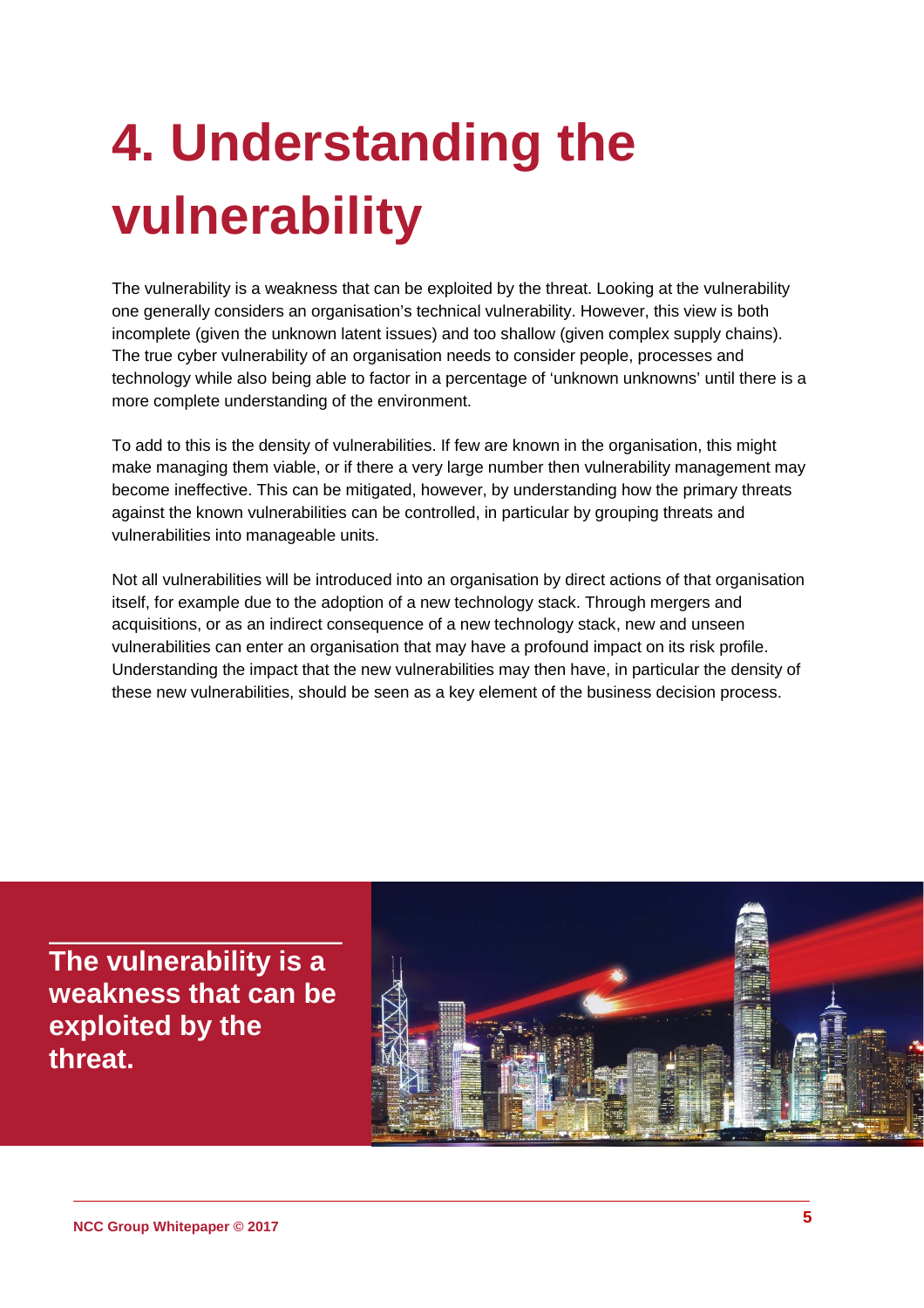# **5. Understanding the consequence**

The consequence is a description of the result that would face the organisation should a risk be realised, i.e. the vulnerability exploited by threat. Often this result is a combination of costs (and benefits) broken down into categories, such as reputational damage, service downtime, information compromise, financial loss, etc. In the case of simple scenarios this is generally trivial to understand, however, with complex scenarios the impact can become less clear due to unknown dependencies.

### <span id="page-5-0"></span>**6. Understanding the impact**

The impact is a rating of the consequence. Organisations choose to apply qualitative rating categories or quantitative rating ranges when assigning impact ratings to consequences.

In our experience, organisations often attempt to quantify risks, to facilitate understanding, to permit prioritisation to be performed by non-subject matter experts and to allow a financial value to be applied to them. However, the world of risk in cyber security is evolving and at times very challenging in this respect.

<span id="page-5-1"></span>The reality is that organisations quantifying risk using various subjective and objective inputs; we would posit that the methods for doing so need defining and continual refinement.

### **7. Understanding the likelihood**

The likelihood is a probability rating of the threat exploiting the vulnerability in order to cause the consequence. Again this can be done using qualitative categories or quantitative ranges.

Organisations often look at the probability of a single cyber event happening in isolation to the rest of the information technology or operational technology systems. No other industry does this. They understand the connected nature of events that may flow from one to another or cascade to cause a multiplier effect so that the outcome is far more significant than the initial incident. If you take most current cyber risk assessments to an insurance actuary they may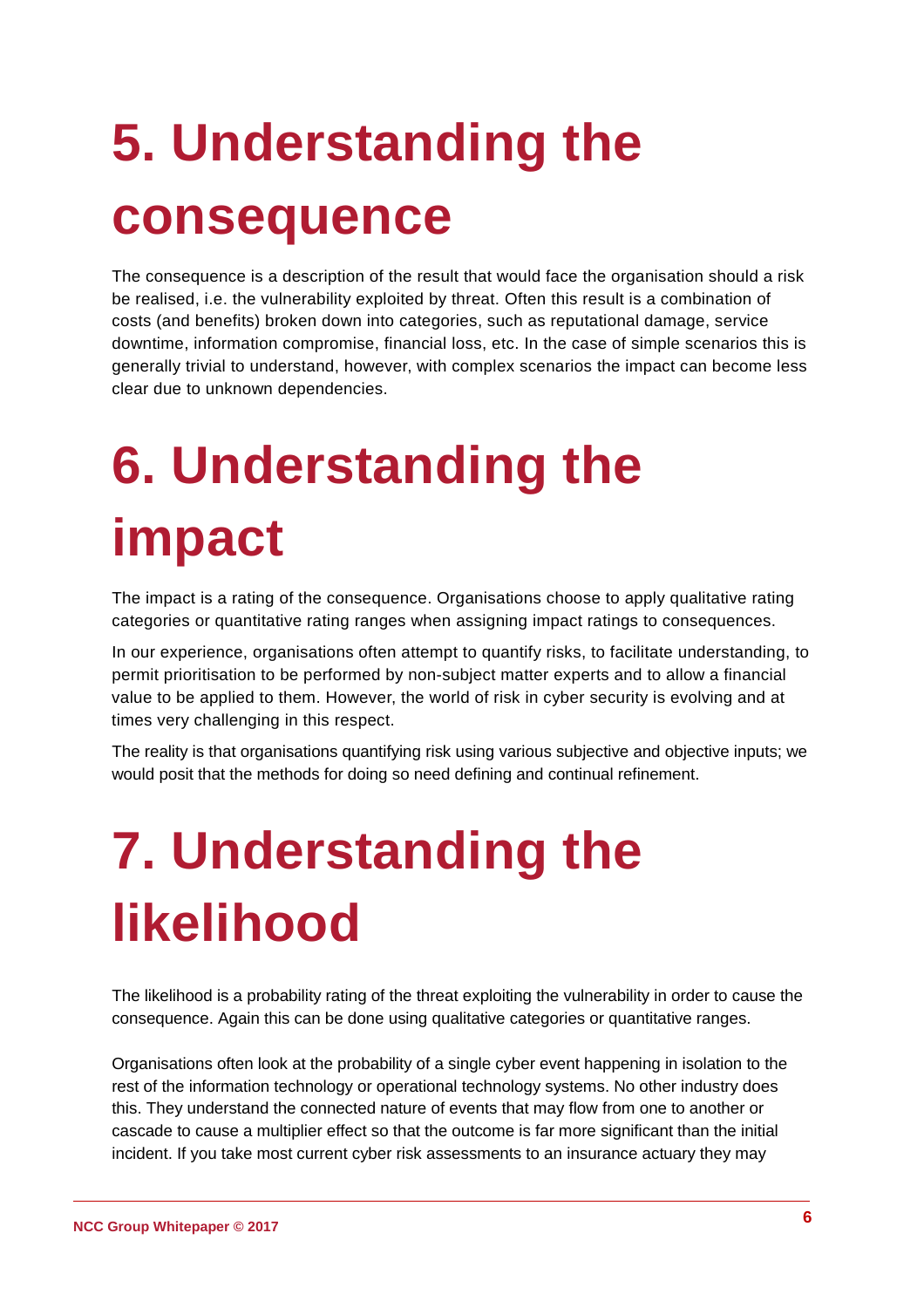challenge many of the assumptions it makes. Yet this approach has become the norm with regards to corporate governance and risk management of cyber.

For example, one can calculate what the risks of an office fire on the 3rd floor of an eight storey office block in London are. This is because data has been recorded and can be analysed by the actuaries. This well-developed data set enables the insurance premium to be calculated. While moving towards a more cyber centric set of risks to include in the risk management exercise requires new input vectors to be analysed and the greater speed and breadth of the attack vector to be taken into account, the basic premise of cause and effect remain the same.

While organisations like NCC Group have access to a wealth of experience and data, which helps us to make valid assessments of cyber risk, many organisations in the cyber world do not. At present most organisations simply cannot answer the question "what is the actual risk, one that can be quantified?" with anything other than a very loose estimation.

### <span id="page-6-0"></span>**8. Understanding the risk rating**

To allow for the prioritisation of risks, organisations will look to assign a single rating for a risk that encompasses the impact and likelihood. Again, this can be quantitative or qualitative but typically involves assigning a risk rating based on a matrix specifically designed around the organisations approach to risk. It is nearly always an oversimplification of the reality of a risk, as any single risk could have varying impacts, each with an associated likelihood, but very rarely is any complex statistical analysis performed. The picture becomes even more complex when the interaction between different risks are considered when determining the risk rating.

Despite its drawbacks, adopting a qualitative approach to rating risks has its benefits. Critically, it enables organisations to aggregate risk ratings and, therefore, provide much greater insight into threats, vulnerabilities and consequences, along with any other data collected about risks. For example, an estimate into the risk exposure reduction (of documented risk) that implementing a new process or technology will achieve in comparison to another control can be powerful insight to inform decision making. This does come with a warning though, as with any information, it is critical to understand the assumptions that have been made to come up with those estimates. They will be numerous.

The impact of a cyber event is manifested in the effect of that event on the business processes and functions of the organisation. Having a cyber event is not a risk in and of itself, instead rather the cyber event has a deleterious effect on the ability of the organisation to conduct business.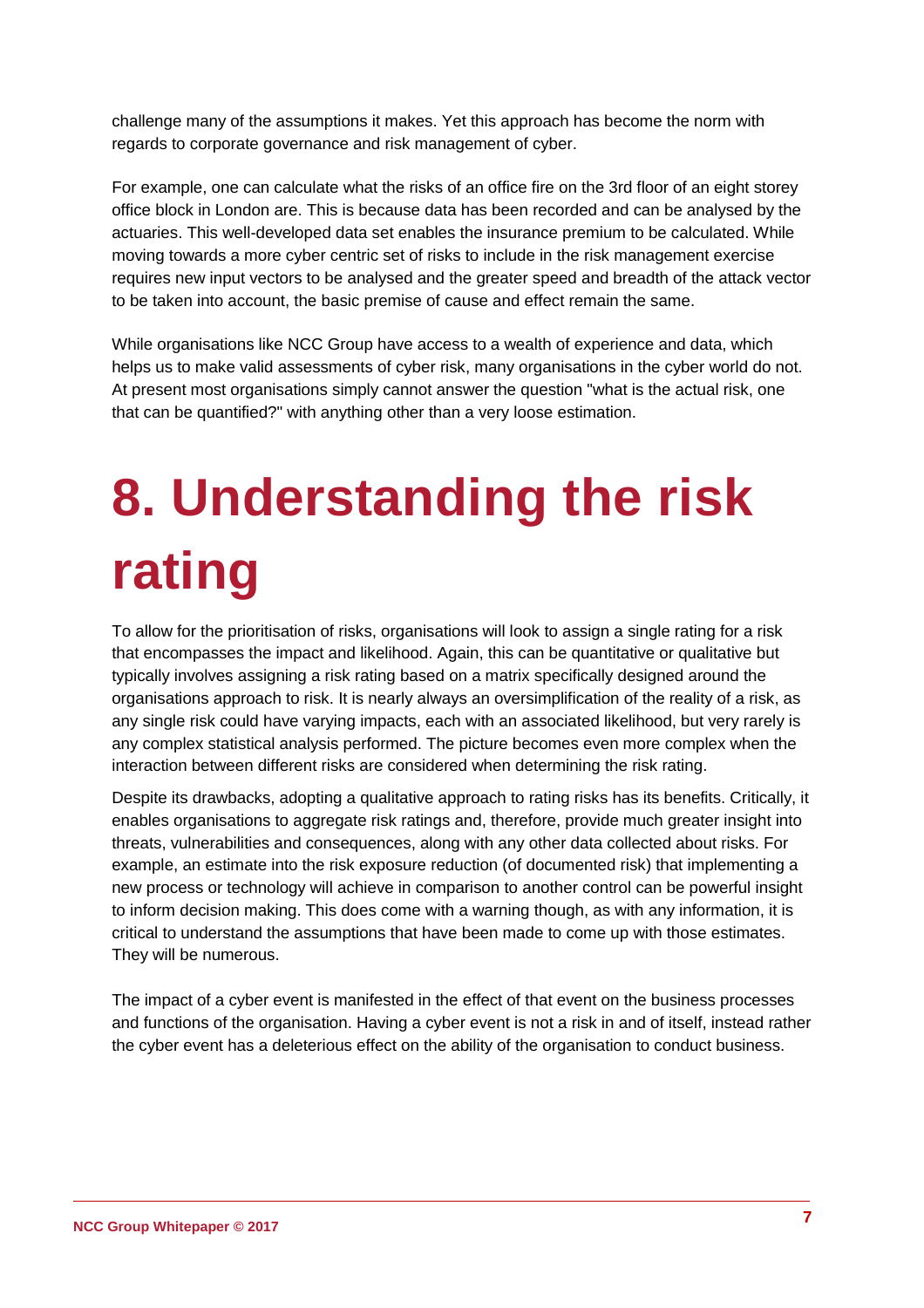# **9. Determining inherent risk rating (R1)**

The inherent risk rating is the rating of risk in the absence of controls. This can be particularly useful in helping an organisation to understand its key controls and therefore ensuring that adequate testing and monitoring for key controls is in place. By looking at the difference between the inherent risk rating and the current risk rating attributed to each controls across all risks, an organisation can get an estimate into the total risk exposure reduction that is estimated for each control.

#### **10. Risk registry**

The risk registry is often an output of the risk assessment process and is a critical artefact in the process of risk management. The registry provides a consistent reference point as a repository for detailed descriptions of the risks specific to the organisation. As such, the registry must be kept up to date but also must be kept updated in conjunction with changes in the business model, along with the physical or technological environment.

#### **11. Risk treatment**

Treatment of risk is a governance function for the organisation. Organisations typically categorise the actions taken towards risk into four classifications:

- 1. **Accept**: Accept the risk as part of the business model of the organisation.
- 2. **Avoid**: Eliminate the risk through changing business processes, standards, practices, etc.
- 3. **Mitigate**: Take steps to mitigate the risk to the desired level that the business is comfortable with. Typically through the implementation of controls specifically designed to address the specific risk.
- 4. **Transfer**: Transfer typically relates to the assumption of the risk by a third party such as an insurer.

**Treatment of risk is a governance function for the organisation.**

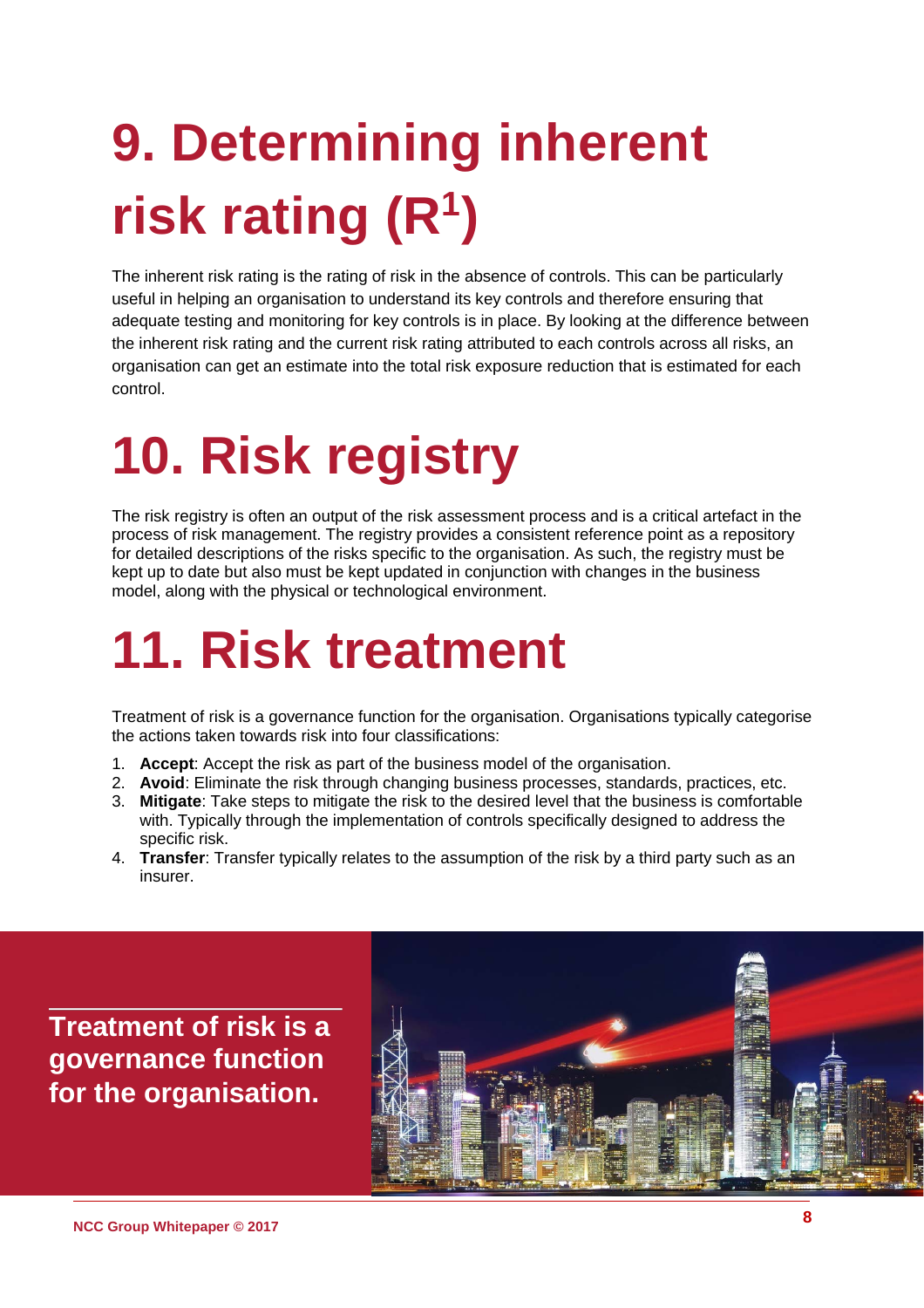# **12. Risk appetite & risk tolerance**

The net effect of all treatments applied should equal the difference between the inherent and residual risk. There is often much debate over the definitions for risk appetite and risk tolerance. Typically, risk appetite is defined as how much risk the organisation is prepared to take in order to achieve its objectives. Risk tolerance is the acceptable deviation from the risk appetite. The amount of risk designated for mitigation becomes the basis for the design and implementation of controls.

In our experience, having a risk appetite definition can really help an organisation to work towards managing long term organisational risk exposure. Unfortunately, these are often statements that have weak practical application. However, NCC Group believe some of the best definitions will outline risk exposure targets over periodic intervals and take account of changes in business profitability. In some other, non-cyber risk management areas, an organisation should try to get as close to its appetite as possible, otherwise it may be able to allocate these resources in other areas more effectively. Cyber risk management is much more of an art, with less clarity and more estimation. Therefore, while deploying all resources towards a small proportion of risk is inadvisable, finding that a risk has been mitigated below the organisation's risk appetite is usually not an indication of inefficient use of resources.

#### **13. Determining residual risk (RR)**

The residual risk  $(R<sup>R</sup>)$  is that which remains after all treatments other than acceptance have been applied. The risk acceptance threshold of the organisation should ideally be  $>=$  to  $\mathsf{R}^{\mathsf{R}}$ .

For risks mitigated through the implementation of controls, the value of risk reduction is the product of the design  $(E^D)$  and operating  $(E^O)$  effectiveness of the controls. As noted earlier the risk registry provides the reference point for the design of controls to mitigate a specific risk. The audit of design effectiveness validates that the controls are, in fact, designed to mitigate the risks described in the registry. However, this is a 'test of 1' or 'control walk through' that does not provide assurance beyond a point in time.

The operating effectiveness of controls is measured through an audit/assessment of evidence produced by the controls over a period of time (reporting period). This process provides assurance that the controls operate effectively to mitigate the associated risks during the specified time period.

Beyond the difficulties of defining it there is another challenge with cyber risk, in that at times it is like water. That is to say it will find its way in wherever there is a crack in the defences, be that across technology, people and process. The likelihood of a very specific risk scenario materialising is likely infinitesimal but, when combined, the likelihood of one of them leading to a specific consequence can be considerably higher. As such, in order to minimise inherent risk within an organisation (even without any external threat) there are some quite simple base principles that should be adopted around people, process and technology. These will be discussed in a future NCC Group whitepaper.